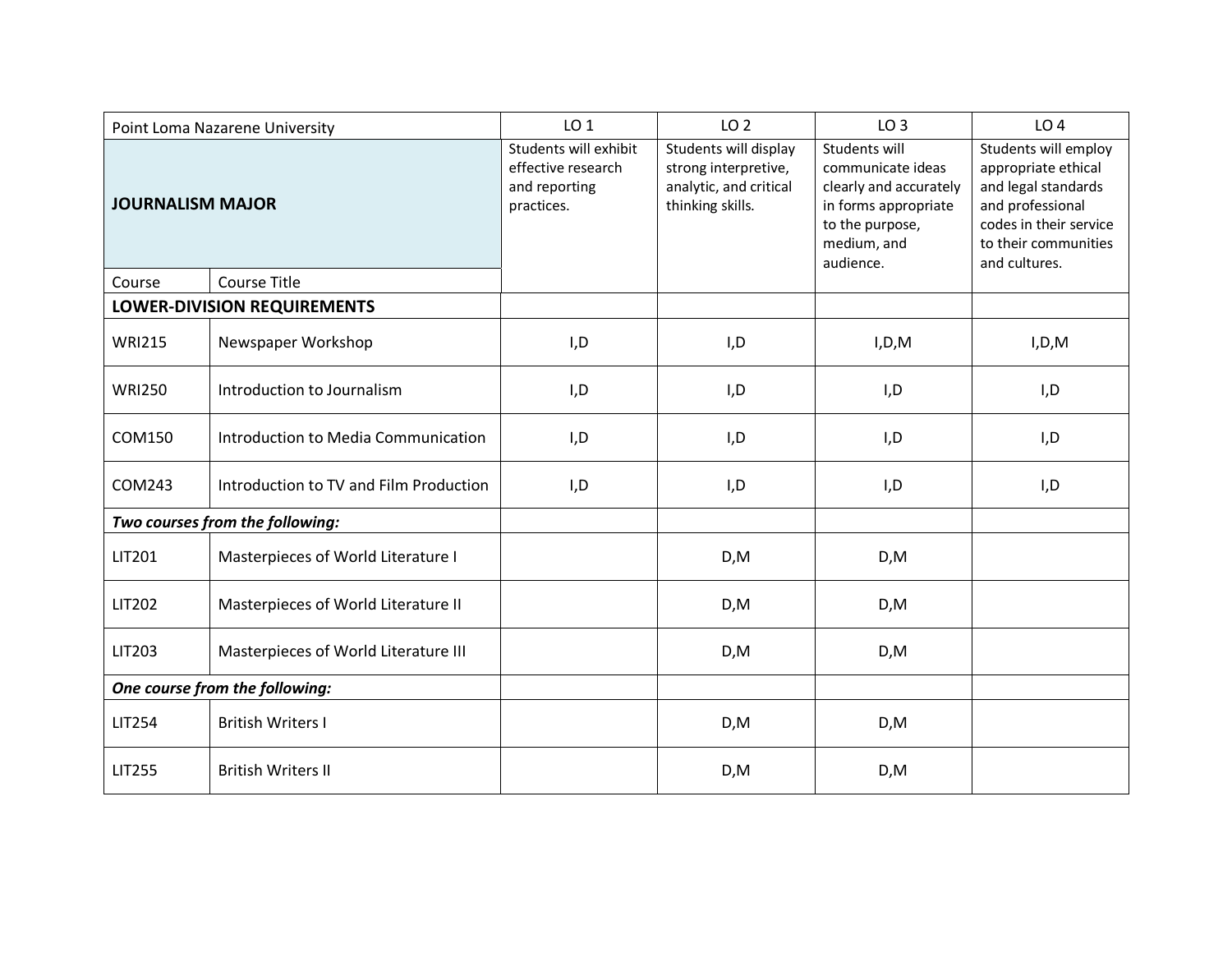| <b>LIT256</b>                      | American Writers I                            |           | D, M | D, M      |      |
|------------------------------------|-----------------------------------------------|-----------|------|-----------|------|
| <b>LIT257</b>                      | <b>American Writers II</b>                    |           | D,M  | D, M      |      |
|                                    | One course from the following:                |           |      |           |      |
| <b>WRI220</b>                      | <b>Creative Writing: Mixed Genre</b>          |           | D, M | D, M      | D    |
| <b>WRI315</b>                      | <b>Advanced English Composition</b>           | D, M      | D,M  | D, M      | D    |
| <b>WRI321</b>                      | <b>Creative Writing: Poetry</b>               |           | D,M  | D, M      | D    |
| <b>WRI322</b>                      | <b>Creative Writing: Fiction</b>              |           | D,M  | D,M       | D    |
| <b>WRI323</b>                      | <b>Creative Writing: Creative Non-Fiction</b> | D, M      | D,M  | D, M      | D, M |
| <b>UPPER-DIVISION REQUIREMENTS</b> |                                               |           |      |           |      |
| <b>WRI310</b>                      | <b>Advanced Reporting</b>                     | M         | M    | ${\sf M}$ | M    |
| <b>WRI313</b>                      | <b>Computer-Assisted Reporting</b>            | D,M       | D,M  | M         | M    |
| <b>WRI340</b>                      | Media Ethics and Law                          | D,M       | D,M  | D.M       | M    |
| <b>WRI345</b>                      | Editing                                       |           | D,M  | D,M       | M    |
| <b>WRI350</b>                      | Writing for the Mass Media                    | ${\sf M}$ | M    | M         | M    |
| <b>WRI430</b>                      | Multimedia Journalism                         | ${\sf M}$ | M    | D,M       | M    |
| <b>WRI440</b>                      | <b>Magazine Editing and Concepts</b>          | D, M      | D,M  | M         | M    |